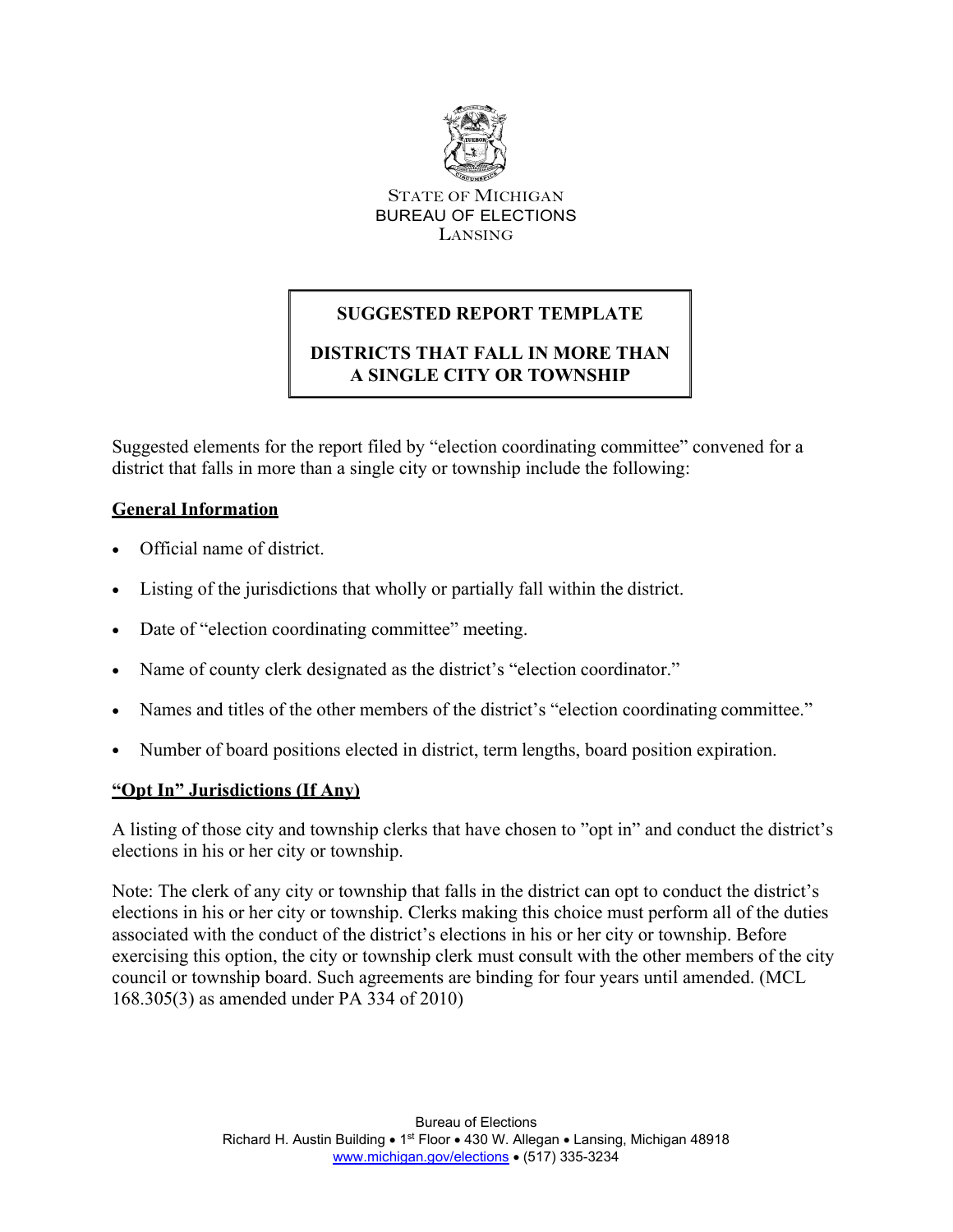If a city or township clerk serving on the "election coordinating committee" opts to conduct the district's elections in his or her city or township, the report should include a listing of the tasks which the clerk will perform whenever school district elections are held. Examples:

- Conduct district's regular elections and special elections.
- Provide voting equipment for the district's elections.
- Arrange for the programming/coding and testing of voting equipment.
- Publish notice of the "public accuracy test."
- Publish "Notices of Close of Registration" and "Notices of Election."
- Handle the distribution, receipt and processing of absentee ballot applications.
- Handle the issuance of absentee ballots and the return of voted absentee ballots.
- Establish precinct boundaries through the local election commission. (If different precinct boundaries for the conduct of the district's elections are desired.)
- Designate polling places through the city council or township board. (If different polling places are needed for the conduct of the district's elections.)
- Appoint election inspectors through the local election commission.
- Handle the setup of polling places on election day.
- Store voted ballots after the election.
- Prepare and present reimbursement requests to school district.

#### **Election Duties**

A statement which specifies who will handle the election duties listed below for those portions of the district which do not fall within a city or township that has opted to conduct the district's elections.

Note: Duties marked with an asterisk (\*) must be performed by the county clerk serving as the district's "election coordinator" unless delegated to a city or township clerk under an agreement reached with the city or township clerk. The law does not extend the district's "election coordinator" the authority to delegate duties associated with the conduct of the district's elections to the school board secretary or school district personnel.

• Serve as the district's filing official and accept candidate filings, check petitions for sufficiency, accept candidate withdrawals and certify candidates.\* (Tasks must be performed by a single official in the district.)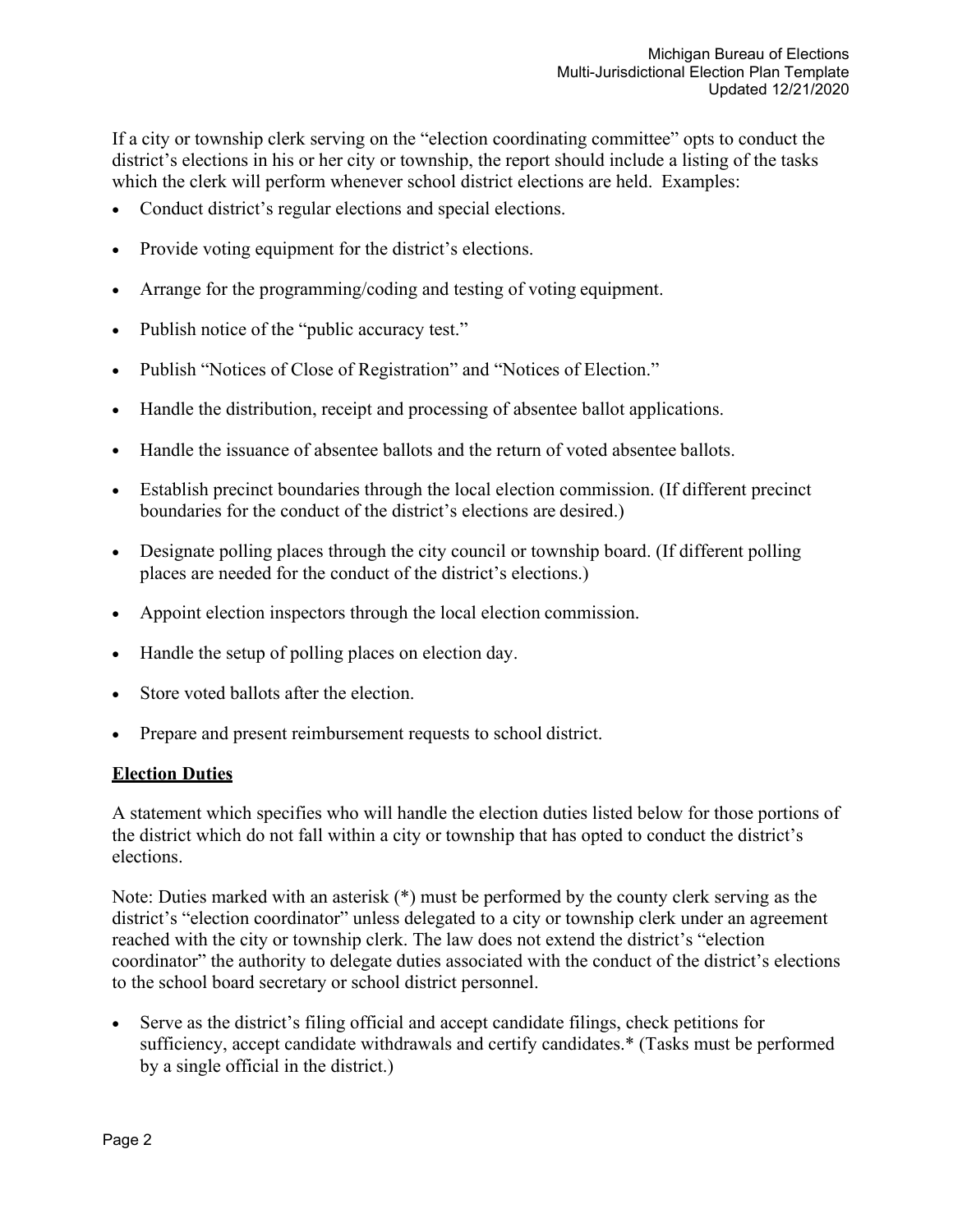- Receive special election resolutions and ballot proposal language adopted by the district's board.\* (Task must be performed by a single official in the district.)
- Communicate receipt of special election resolutions and ballot proposal language to outlying non-coordinating county clerks for the purpose of ballot production and tabulator programming. \*
- Handle the distribution, receipt and processing of absentee ballot applications. (The county clerk serving as the district's "election coordinator" may direct the city and township clerks in the district to handle this task.)
- Handle the issuance of absentee ballots and the return of the voted absentee ballots.\*
- Order necessary precinct supply kits.\*
- Provide voting equipment for the conduct of the district's elections. (The county clerk serving as the district's "election coordinator" may direct the city and township clerks in the district to meet this need.)
- Handle ballot printing and proofing.\*
- Arrange for programming/coding and testing of voting equipment.\*
- Request ballot proof from outlying county, city, township responsible for conducting special election if the district's "election coordinator" does not facilitate ballot production and programming of voting equipment.\*
- Publish notice of the "public accuracy test."
- Publish "Notices of Close of Registration" and "Notices of Election."\*
- Handle Qualified Voter File (QVF) related responsibilities (setting up election, production of precinct lists, updating voter history).\*
- Appoint election inspectors for the district's elections. (This task must be handled by the county election commission established in the "election coordinator's" county. The county clerk serving as the district's "election coordinator" may direct the city and township clerks in the district to "provide the list of election inspectors for that city or township." As an alternative, the task may be delegated to a local election commission with the agreement of the county election commission members and the local election commission members.)
- Handle the setup of polling places on election day.\*
- Handle election day issues and "troubleshooting."\*
- Transmit election results to Board of Canvassers for the canvass and certification of the election.\*